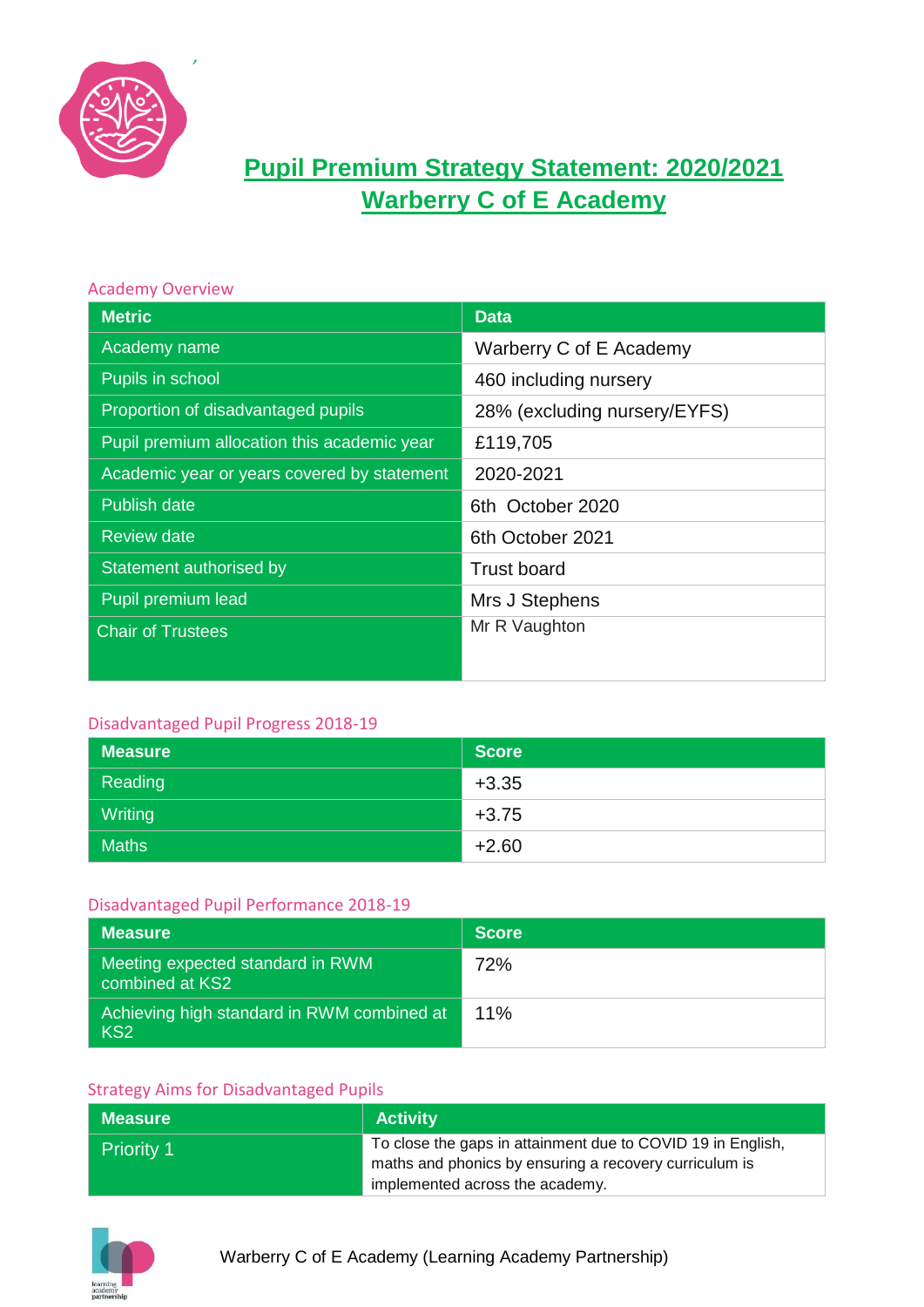| <b>Priority 2</b>                                 | To develop a whole school approach to the development of<br>early reading and whole class reading in KS2 to address the<br>language and vocabulary barriers for eligible pupils.                   |
|---------------------------------------------------|----------------------------------------------------------------------------------------------------------------------------------------------------------------------------------------------------|
| Barriers to learning these<br>priorities address? | Ensure no learning is lost and children catch up and then keep<br>up with teaching and learning.<br>Effective CPD is in place to ensure that we have highly skilled<br>teachers and support staff. |
|                                                   |                                                                                                                                                                                                    |

# **Teaching Priorities for 2020-21**

| <b>Aim</b>                                              | <b>Target</b>                                                                                            | <b>Target date</b> |
|---------------------------------------------------------|----------------------------------------------------------------------------------------------------------|--------------------|
| Attainment and Progress in Reading                      | KS2 94% Expected and<br>35% HS with Progress<br>above National                                           | <b>July 2021</b>   |
| Attainment and Progress in Writing                      | KS2 94% Expected and<br>19% HS with Progress<br>above National                                           | <b>July 2021</b>   |
| <b>Attainment and Progress in</b><br><b>Mathematics</b> | KS2 80% Expected and<br>27% HS with progress<br>above National                                           | <b>July 2021</b>   |
| <b>Phonics</b>                                          | Year 1 83%<br>Year 2 87%                                                                                 | <b>July 2021</b>   |
| Other                                                   | Improve attendance for<br>disadvantaged pupils to<br>96.4% and PA to be less<br>than National percentage | <b>July 2021</b>   |

| <b>Measure</b>    | <b>Activity</b>                                                                                                                                                                                                                                                               |
|-------------------|-------------------------------------------------------------------------------------------------------------------------------------------------------------------------------------------------------------------------------------------------------------------------------|
| <b>Priority 1</b> | To implement a remote curriculum to maintain the<br>quality of education for all children whether they are<br>able to access school or remain at home, including<br>use of Google Classroom. Remote feedback to<br>ensure learning progresses and gaps are<br>closed/closing. |
| <b>Priority 2</b> | To ensure RWINc and whole class reading is<br>constantly taught across both remote and in school<br>learning; supported by interventions and quality first<br>teaching with small groups and individual 1 to 1<br>support.                                                    |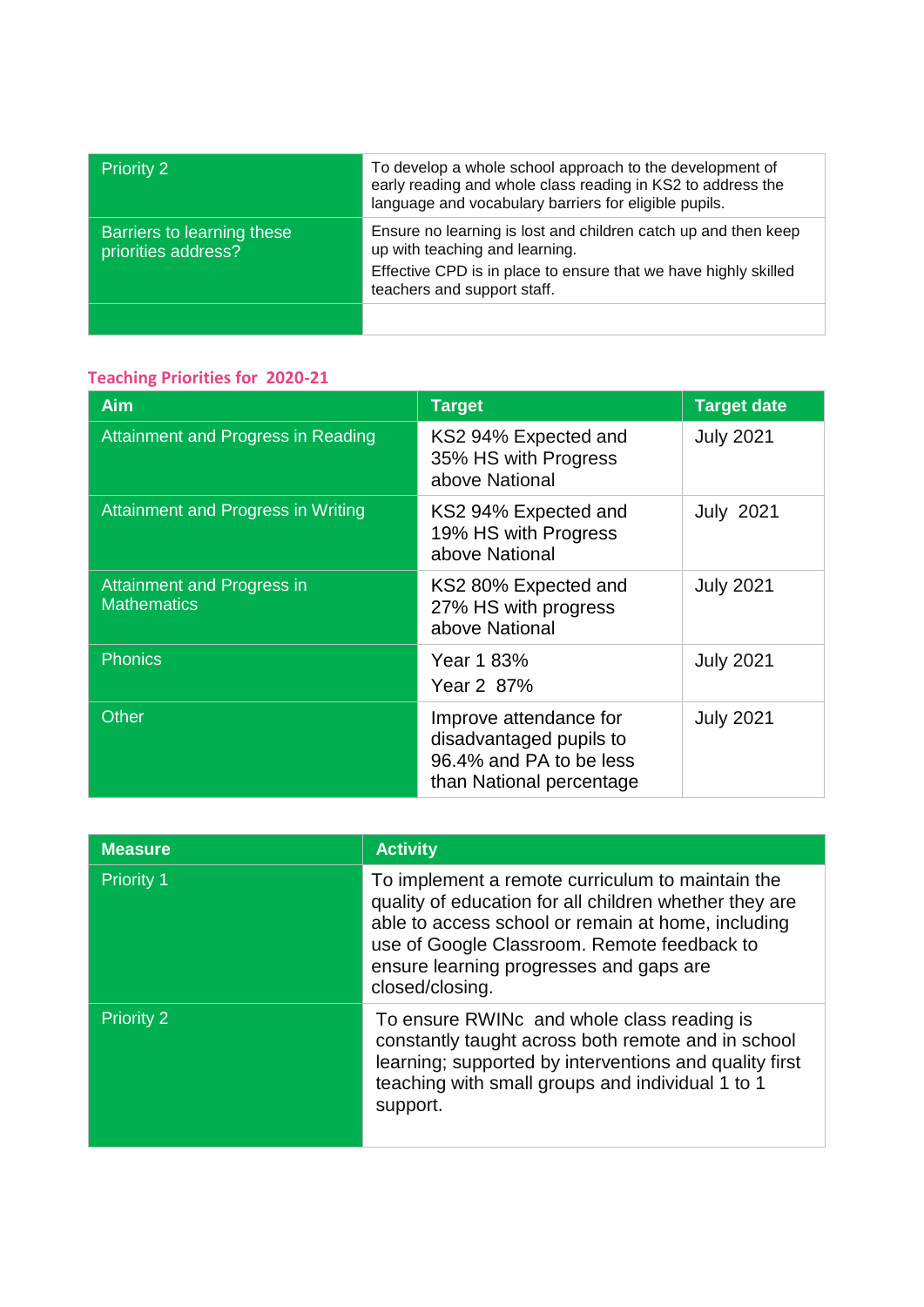| Barriers to learning these<br>priorities address           | Teaching and remote learning are ensuring that gaps<br>in children's learning are closed or closing as a result<br>of lockdown and missed learning.<br>Gaps across learning will be closed and children's<br>wellbeing will be supported to ensure children are<br>enabled to access the wider curriculum.<br>To ensure that pupils can read fluently as a result of<br>a systematic approach to phonic learning and whole<br>class teaching. |  |
|------------------------------------------------------------|-----------------------------------------------------------------------------------------------------------------------------------------------------------------------------------------------------------------------------------------------------------------------------------------------------------------------------------------------------------------------------------------------------------------------------------------------|--|
| Projected spending                                         | £44,600                                                                                                                                                                                                                                                                                                                                                                                                                                       |  |
| <b>Targeted Academic Support for Current Academic Year</b> |                                                                                                                                                                                                                                                                                                                                                                                                                                               |  |
| <b>Measure</b>                                             | <b>Activity</b>                                                                                                                                                                                                                                                                                                                                                                                                                               |  |
| <b>Priority 1</b>                                          | To identify gaps and establish bespoke<br>interventions, including 1 to 1, small groups and<br>universal provision are in place to address gaps in                                                                                                                                                                                                                                                                                            |  |

**Priority 2 Through early reading strategies and consistent** 

pupils – COVID-19

learning.

learning to ensure accelerated progress.

phonic programmes children will be able to read fluently; intervening with 1 to 1 and small group support to ensure no learning is lost and children catch up and then keep up with teaching and

To address individual gaps which have risen due to barriers experienced by the most disadvantaged

| <b>Projected spending</b> | £44,825 |
|---------------------------|---------|
|                           |         |

#### **Wider Strategies for Current Academic Year**

Barriers to learning these

priorities address

| <b>Measure</b>                                   | <b>Activity</b>                                                                                                                                                                                                                                                 |
|--------------------------------------------------|-----------------------------------------------------------------------------------------------------------------------------------------------------------------------------------------------------------------------------------------------------------------|
| <b>Priority 1</b>                                | To ensure increased attendance rates for targeted<br>pupils eligible for PP (target 98%)                                                                                                                                                                        |
| <b>Priority 2</b>                                | To ensure that children's mental and physical health<br>needs are met through our ambitious curriculum that<br>nurtures the whole child with wellbeing at the centre.<br>Wider family needs are identified and support put in<br>place to address any barriers. |
| Barriers to learning these<br>priorities address | Attendance of eligible pupils is in line with nationals<br>and the percentage of eligible pupils who are<br>persistent absentees is reduced to be below<br>nationals.                                                                                           |